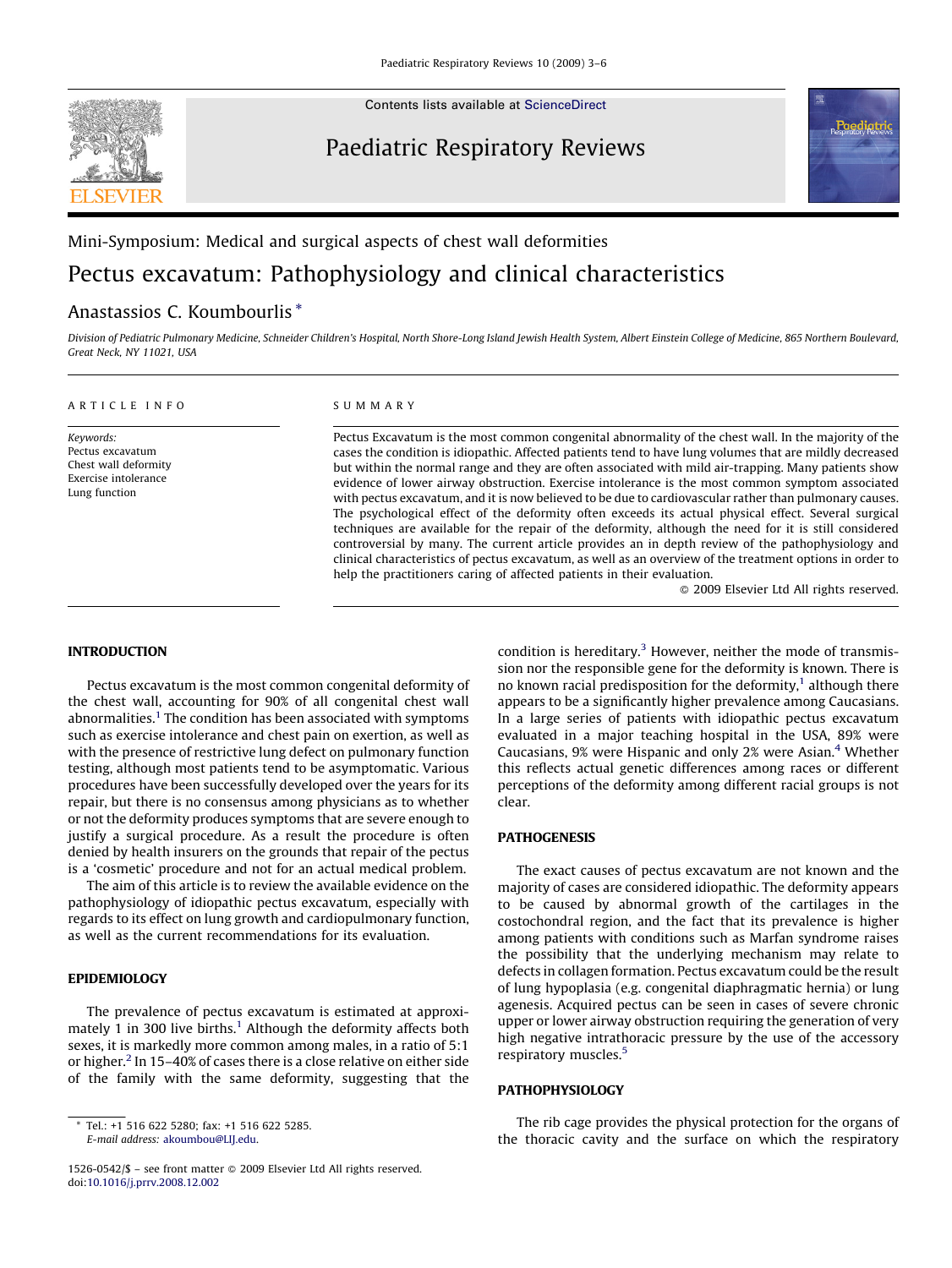muscles work, and with which it constitutes the so-called 'respiratory pump'. Its expansion by the respiratory muscles creates the negative pleural pressure that is the driving force for actual breathing. Thus, any structural or functional abnormality of the chest wall has the potential of affecting significantly the breathing but also the individual organs of the thoracic cavity.

#### Effects on lung growth and airway function

In several studies of pulmonary function in patients with pectus excavatum the lung volumes have been reported to be decreased, suggesting the presence of a restrictive lung defect.  $6-12$  The restriction was assumed to be the result of the irregular, narrow shape of the rib cage, preventing normal growth of the lung. However, more recent studies showed that although lung volumes tend to be somewhat decreased, they remain within the range of normal<sup>[4,9](#page-3-0)</sup> (Table 1). Most importantly, the pattern of lung function appeared to vary widely among affected patients. According to a recent study, normal lung volumes and airway function were found in 54% of patients, whereas 41% had an obstructive pattern and only 5% had a restrictive pattern. $4$  The normal pattern was found predominantly among younger patients  $(< 9$  years of age). In contrast, the prevalence of the obstructive and restrictive patterns increased with  $age<sup>4</sup>$  $age<sup>4</sup>$  $age<sup>4</sup>$  (Table 2). Considering that rapid lung growth and development take place in the early years of life, it can be speculated that the pectus excavatum has actually very little effect on lung growth.

A rather surprising finding is the increase in residual volume (RV) and the ratio RV/total lung capacity (TLC), which suggest the presence of air-trapping. Interestingly, air-trapping was found not only among patients with obstructive pattern but among those with normal or restrictive pattern as well.<sup>4,9</sup> Considering that an increase in residual volume is by definition accompanied by a decrease in the vital capacity, it is possible that the decreased forced vital capacity (FVC) often found in patients with pectus excavatum, may be due to air-trapping and not, as is usually assumed, to impaired lung growth.

#### Effects on cardiovascular function

The sternal depression that characterizes the deformity decreases significantly the anteroposterior dimensions of the rib cage. This decrease impedes the ability of the heart adequately to expand, and this in turn limits its ability to increase the stroke volume in order to meet increased metabolic demands (e.g. during exercise). The cardiovascular function may be further complicated

#### Table 1

Clinical characteristics and lung function in patients with idiopathic pectus excavatum

| 71:29       |
|-------------|
| 17          |
| 27          |
| 22          |
| 20          |
| 18          |
|             |
| $95 \pm 15$ |
| $127 + 46$  |
| $93 + 19$   |
| $86 + 9$    |
| $87 + 26$   |
| $98 + 25$   |
|             |

Adapted from Koumbourlis and Stolar<sup>[4](#page-3-0)</sup>.

TLC, total lung capacity; RV, residual volume;  $FEV<sub>1</sub>$ , forced expiratory volume in first second; FVC, forced vital capacity;  $FEF_{25-75}$ : forced expiratory flow between 25-75% of FVC; PEFR, peak expiratory flow rate.

Table 2

Percentage of patients and type of lung function abnormalities according to age Pattern of lung function  $5-9$  years  $(%)$  10–14 years  $(%)$  15–19 years  $(%)$ 

| Pattern of lung function $5-9$ vears $(%)$ $10-14$ vears $(%)$ $15-19$ vears $(%)$ |    |    |    |
|------------------------------------------------------------------------------------|----|----|----|
| Normal                                                                             | 67 |    | 50 |
| Obstructive                                                                        | 33 | 47 | 46 |
| Restrictive                                                                        |    |    |    |

Adapted from Koumbourlis and Stolar<sup>[4](#page-3-0)</sup>.

by the displacement of the heart and possible rotation of the great vessels. $13-16$ 

#### Effects on the spine

The thoracic cage is formed by the sternum (anteriorly), the thoracic vertebrae (posteriorly) and the ribs which are connected to the sternum and to the vertebrae with joints that allow their relatively free movement during the respiratory cycle. The depression of the sternum which occurs in pectus excavatum limits the movement of the ribs (especially of the lower ones), thus preventing the expansion of the lower thoracic cross-sectional area and creating the impression that the chest moves only 'vertically'. In addition, due to the asymmetric depression of the sternum, the ribs exert pressure on the spine that may eventually result in displacement of the vertebral bodies and the development of scoliosis.<sup>[17](#page-3-0)</sup>

#### Effects on the respiratory muscles

The rib cage is covered on the outside by the internal and external intercostal muscles, and is separated from the abdominal cavity by the diaphragm. Although the pectus excavatum does not affect directly any of the respiratorymuscle groups, the distortion of the rib cage (and possibly the protuberance of the abdomen) places them at a mechanical disadvantage, as suggested by the significant decrease in the maximal inspiratory and expiratory pressures (MIP and MEP) found in patients with pectus excavatum.<sup>18</sup> This functional impairment of respiratory muscle strength could explain the high prevalence of elevated RV/TLC among patients with pectus excavatum. Although the decrease in respiratory muscle strength is usually not severe, its effects may be much more profound considering that the decreased chest wall compliance would require a higher than usual pressure to achieve the same degree of lung inflation. Thus, it is possible that the decreased lung volumes that have been reported by various investigators are the result of impaired chest wall mechanics and not of impaired lung growth.

#### CLINICAL PRESENTATION

Pectus excavatum consists of a prominent but variable indentation primarily of the lower sternum that usually creates an asymmetric appearance of the two hemithoraces. Although it is usually present at birth, it may not be fully recognized until the child goes through the periods of rapid somatic growth, especially during puberty. When the body achieves its adult height the deformity tends to stabilize, although further worsening can occur if the patient has developed other complications (e.g. scoliosis).<sup>[3](#page-3-0)</sup>

Patients with pectus excavatum have usually very characteristic appearance. They tend to be tall and thin with a narrow and often asymmetric chest due to the inward displacement of the sternum. The displacement tends to be rightward, although a leftward rotation can also be observed. $4$  When standing, patients tend to have a characteristic posture consisting of 'slouching' and tilting of the shoulders to the side of the sternal rotation, and with their arms 'hanging' in the front as opposed to the side of the trunk. The leg on the opposite side to the tilt of the shoulders tends to be bent forward, while the patient leans on the other leg. Seen from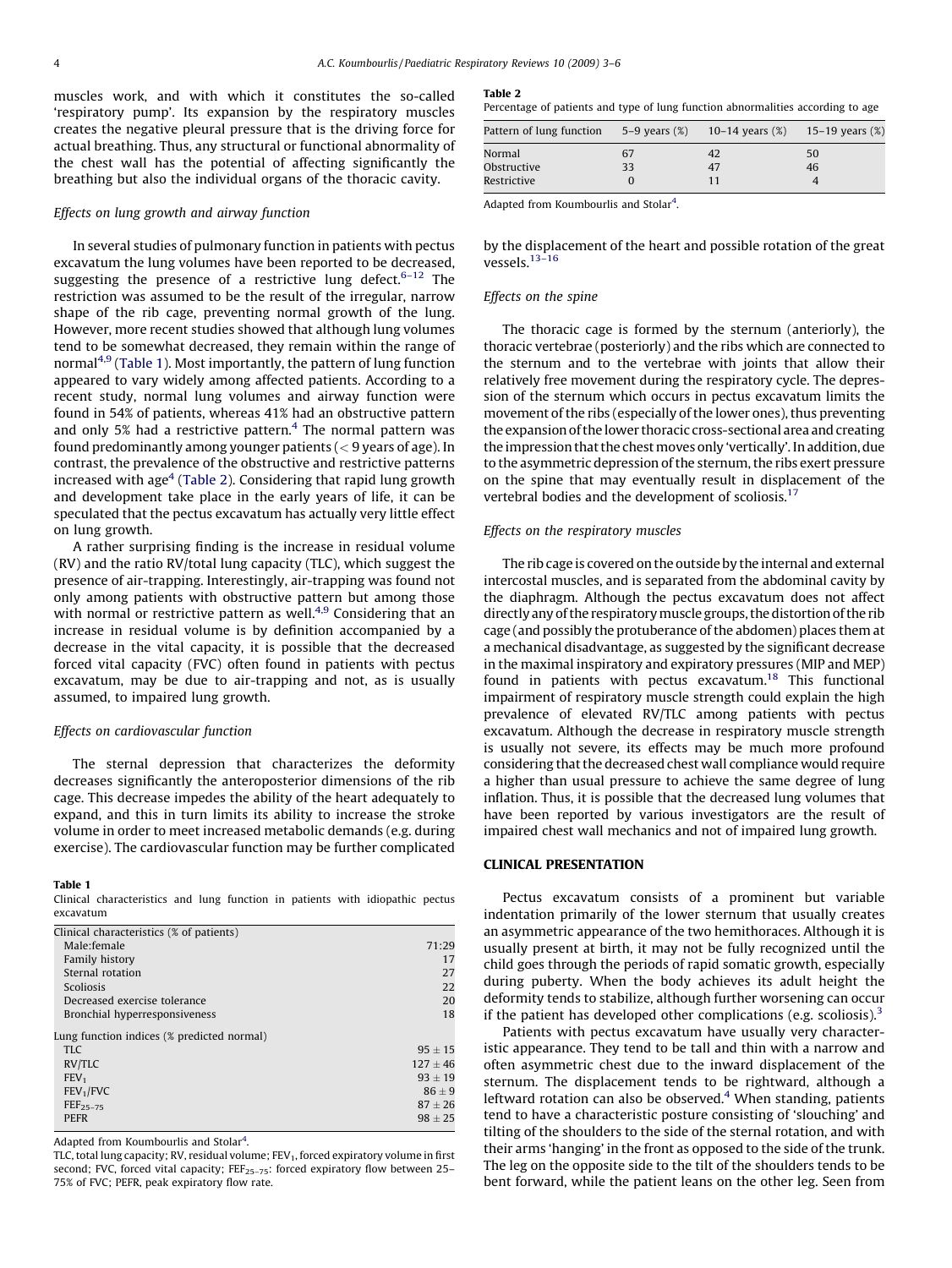the back, there is often evidence of scoliosis.[4](#page-3-0) Patients with mild to moderate pectus excavatum can straighten their back keeping their feet together, but in the more severe cases the slouching of the shoulders prevents such straightening. Despite their generally thin body habitus, patients have a protuberant abdomen. During inspiration the sternal depression becomes even more prominent, while the rib cage appears to move vertically 'upward' and not in the usual outward/upward motion of a normal chest. $3,4$ 

Idiopathic pectus excavatum during infancy and early childhood is rarely associated with specific symptoms. Even in older children, the first (and often the only) problem tends to be not an organic but a psychological one, caused by self-awareness of the deformity and/or by being teased by other children. As a result many affected children tend to avoid participation in sports and other physical activities, something that may have significant effects on their physical and social development. The problem usually intensifies during the teenage years when 'body image' becomes very significant and when the rapid somatic growth often causes considerable worsening of the deformity. Older children and adolescents seldom have any symptoms at rest but they may experience symptoms on exertion. The most common among these are easy fatigability, dyspnoea, wheezing, chest 'tightness' and, occasionally, sharp pain in the lower chest. Tachycardias and/or palpitations are common complaints as well. To what extent these effects are the direct effect of the pectus excavatum remains unclear.<sup>[4,9](#page-3-0)</sup>

Exercise intolerance seems to be the most consistent of the symptoms associated with pectus excavatum, but its exact cause(s) is unclear and controversial.<sup>13-16,19,20</sup> In general, exercise intolerance is the result either of inability to increase the minute ventilation and/or inability to increase the cardiac output in order to meet the increased metabolic demands. The theory that the exercise intolerance in pectus excavatum is due to 'small' lungs does not appear to be true because in the vast majority of patients the lung volumes are within the normal range and thus patients should be able to produce the necessary increase in tidal volume.<sup>[4,9](#page-3-0)</sup> In contrast, the heart is subjected to direct pressure from the depression of the sternum, which may limit its ability fully to expand, especially during maximal exercise when the cardiac output needs to increase four-fold. It is also possible that exercise intolerance may be due to the decreased respiratory muscle strength.<sup>[18](#page-3-0)</sup> Because of their reluctance to participate in physical activities, patients with pectus excavatum are prone to physical deconditioning which undoubtedly contributes to exercise intolerance. However, some investigators dispute whether the physical deconditioning is a cause of exercise intolerance.<sup>[15](#page-3-0)</sup>

#### DIAGNOSIS

Pectus excavatum is usually easily diagnosed due to the very characteristic appearance of the chest wall. However, neither the severity of the condition nor the presence of other associated abnormalities can be determined on the basis of the physical appearance alone. Thus, several tests are often necessary for the thorough evaluation of the affected patient, especially if surgical repair is seriously considered. The evaluation usually consists of the following.

#### 1. Pulmonary evaluation

Evaluation of lung function is one of the easiest and most useful tests both for the initial assessment as well as for the long term follow-up. The evaluation should include:

• Body plethysmography for the measurement of the lung volumes in order to determine whether there is volume loss and/or airtrapping.

- Spirometry for the evaluation of the lower airway function. Because of the high prevalence of lower airway obstruction and airway hyperresponsiveness among patients with pectus excavatum, $4$  it is recommended that maximal expiratory flowvolume curves are obtained before and after administration of a bronchodilator.
- MIP and MEP for the assessment of respiratory muscle strength. These may be significantly decreased despite the presence of normal lung volumes and/or normal airway function.

#### 2. Radiographic evaluation

Plain chest radiographs can easily confirm the presence of the pectus deformity (especially in the lateral view) but offer very little additional information over the clinical examination and thus they are not routinely recommended. Computed tomography (CT) of the chest is currently used to provide an objective assessment of the severity of the deformity. The severity is assessed on the basis of the 'Haller index', which is the ratio of the transverse diameter of the thorax to the anteroposterior diameter at its narrower point.[3,21](#page-3-0) In normal individuals this index is approximately 2.5. Although in very severe cases the index may be as high as 10–12, an index of 4 or more is usually considered severe enough to warrant repair.<sup>[3](#page-3-0)</sup> Despite its accuracy in quantitating the anatomical abnormality, the Haller index can not accurately predict the functional impairment that patients may experience, and in this respect, it could be questioned whether or not it is justified to expose the patient to the high radiation of the CT scan. A better rationale for the use of the CT scan is to provide the surgeon with knowledge of the patient's thoracic anatomy. In the era of minimally invasive surgical repair, knowledge of the exact location of the various intrathoracic organs has direct implications for the type of repair and equipment that are going to be used. Thus, the CT scan is increasingly becoming part of the standard of care at least for patients who are to undergo surgical repair.

#### 3. Cardiovascular evaluation

An electrocardiogram (ECG) and an echocardiogram are routinely recommended, primarily to rule out any other abnormalities. The ECG is usually normal but it may show right-axis deviation and depression of the ST segment. The echocardiogram is recommended in order to rule out the presence of mitral valve prolapse (due to the high association between pectus excavatum and Marfan syndrome). It may also show compression of the right ventricle and of the main pulmonary artery or even evidence of decreased stroke volume and decreased cardiac output. With the exception of mitral valve prolapse, most of the other findings are the result more of the displacement and not the actual dysfunction of the heart or great vessels.<sup>[3](#page-3-0)</sup> In this respect, it is rarely recommended that patients undergo cardiac catheterization and angiography.

#### 4. Cardiopulmonary exercise testing

From a functional standpoint, a progressive cardiopulmonary exercise test is probably the most useful evaluation because it provides a quantitative assessment of the cardiopulmonary limitations and helps determine whether these limitations are primarily due to cardiovascular or pulmonary dysfunction.<sup>[13–16,22](#page-3-0)</sup>

#### TREATMENT

There are currently several techniques for the repair of the pectus excavatum (for a detailed description see the accompanying article in this mini-symposium by Keunzler and Stolar), but despite their generally good results (regardless of the technique used),